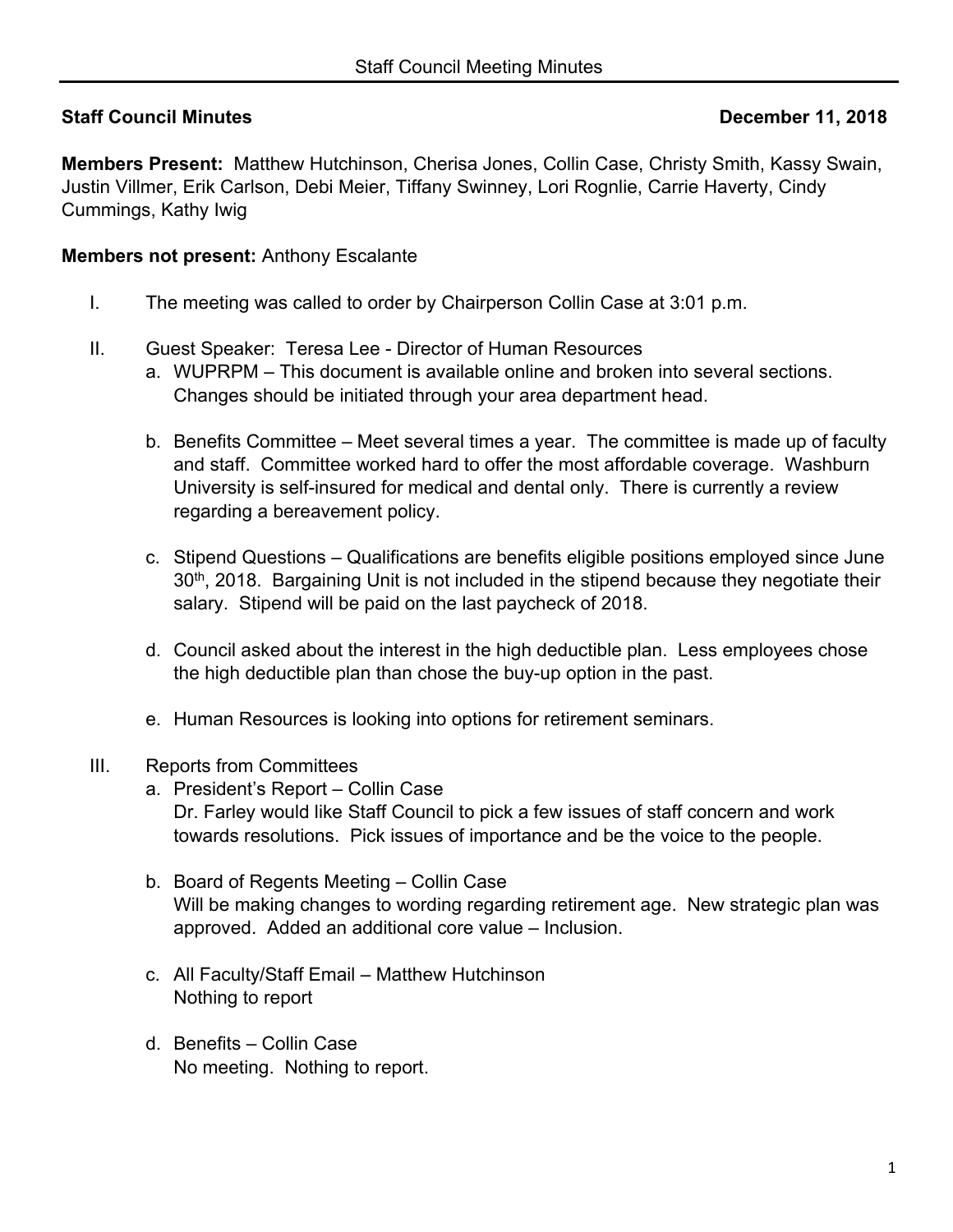- e. Food Advisory Lori Rognlie attended on behalf of Cherisa Jones. It was reported that several students in Lincoln Hall had a high number of swipes leftover by end of term. This seems unfair to our students since the swipes do not rollover. More advertising will be in place to encourage the breakfast meal. Considering a "pre-package" option. Coming soon will be a Text-To-Solve option where you can report dining issues right from your table.
- f. Parking Ticket Lori Rognlie No meeting. Will meet towards the end of the term to review disputed tickets.
- g. Safety Committee Vacant No report. Will be nominating a new representative to replace Anthony Escalante. Committee indicated they would like someone outside of the police department to represent Staff Council since they already have strong representation from police department.
- h. Calendar Committee Vacant Will be nominating a new representative.

### IV. New Business

- a. Representative needed for Benefits Committee Lori Rognlie nominated Carrie Haverty. Seconded by Erik Carlson. Vote carried unanimously.
- b. Representative needed for Calendar Committee Erik Carlson nominated Kassy Swain. Seconded by Lori Rognlie. Vote carried unanimously.
- c. Representative needed for Safety Committee Carrie Haverty nominated Lori Rognlie, Seconded by Cindy Cummings. Vote carried unanimously.

## V. Discussion Items

- a. Update on Staff Council Vacancies 2 additional vacancies. Collin will reach out for volunteers.
- b. Argos Reports A new Argos report was developed for Staff Council members to obtain an up-to-date constituent list at any time.
- c. 360 Evaluations Something typical in the corporate world. We were reminded by our guest, Teresa Lee, that performance evaluations should never be a surprise. Moving to this kind of evaluation would require extensive training and culture change. Council discussed a more formal evaluation and ways to provide feedback to supervisors.
- d. Healthcare Survey Survey from Staff Council is on hold. Hoping to have a survey at the end of the enrollment option for next year.